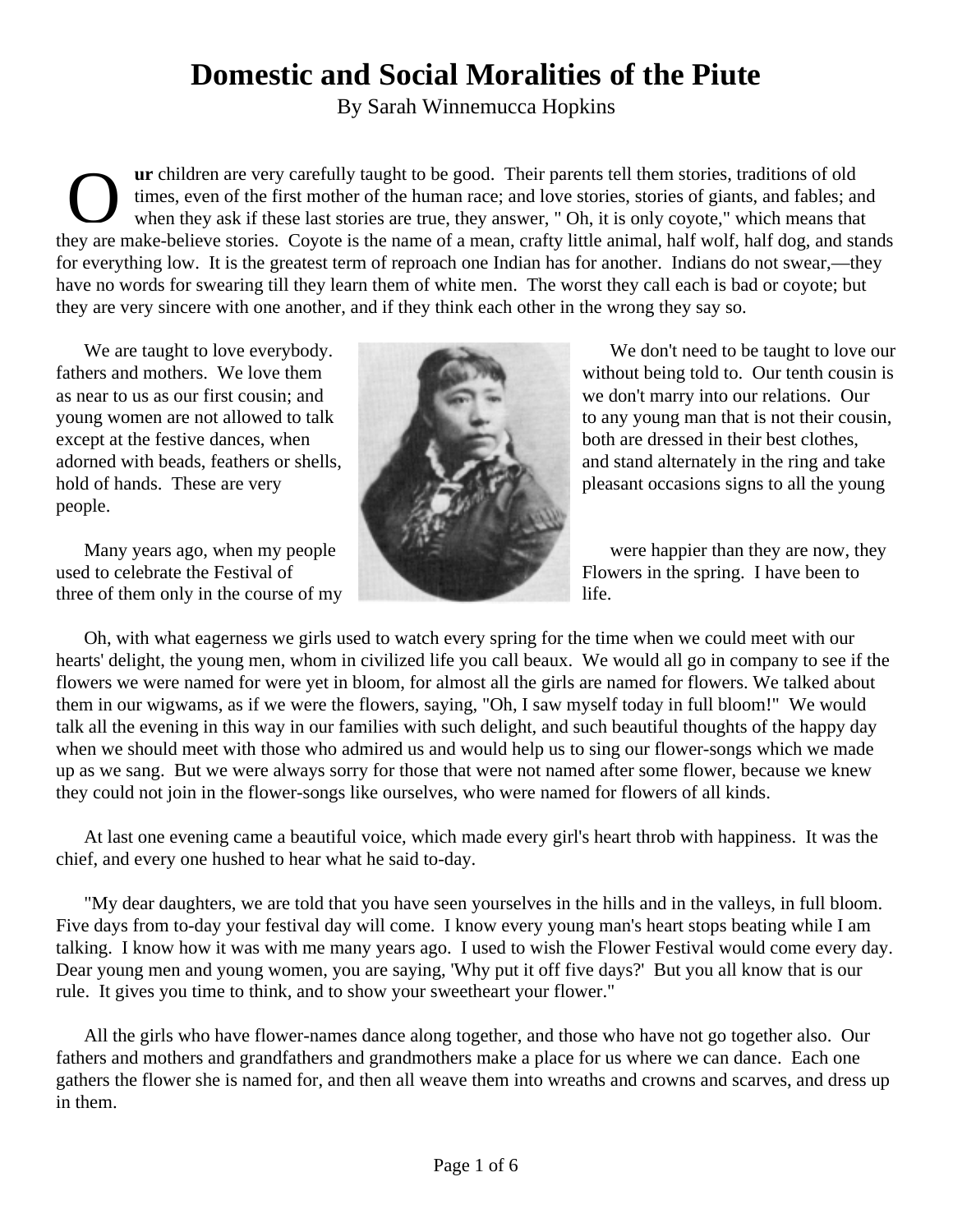Some girls are named for rocks and are called rock-girls, and they find some pretty rocks which they carry; each one such a rock as she is named for, or whatever she is named for. If she cannot, she can take a branch of sage-brush, or a bunch of rye-grass, which have no flower.

They all go marching along, each girl in turn singing of herself; but she is not a girl any more,—she is a flower singing. She sings of herself, and her sweetheart, dancing along by her side, helps her sing the song she makes.

I will repeat what we say of ourselves. "I, Sarah Winnemucca, am a shell-flower, such as I wear on my dress. My name is Thocmetony. I am so beautiful! Who will come and dance with me while I am so beautiful? Oh, come and be happy with me! I shall be beautiful while the earth lasts. Somebody will always admire me; and who will come and be happy with me in the Spirit-land? I shall be beautiful forever there. Yes, I shall be more beautiful than my shell-flower, my Thocmetony! Then, come, oh come, and dance and be happy with me!" The young men sing with us as they dance beside us.

Our parents are waiting for us somewhere to welcome us home. And then we praise the sage-brush and the rye grass that have no flower, and the pretty rocks that some are named for; and then we present our beautiful flowers to these companions who could carry none. And so all are happy; and that closes the beautiful day.

My people have been so unhappy for a long time they wish now to *disincrease* instead of multiply. The mothers are afraid to have more children, for fear they shall have daughters, who are not safe even in their mother's presence.

The grandmothers have the special care of the daughters just before and after they come to womanhood. The girls are not allowed to get married until they have come to womanhood; and that period is recognized as a very sacred thing, and is the subject of a festival, and has peculiar customs. The young woman is set apart under the care of two of her friends, somewhat older, and a little wigwam, called a teepee, just big enough for the three, is made for them, to which they retire. She goes through certain labors, which are thought to be strengthening, and these last twenty-five days. Every day, three times a day, she must gather, and pile up as high as she can, five stacks of wood. This makes fifteen stacks a day. At the end of every five days the attendants take her to a river to bathe. She fasts from all flesh-meat during these twenty-five days, and continues to do this for five days in every month all her life. At the end of the twenty-five days she returns to the family lodge, and gives all her clothing to her attendants in payment for their care. Sometimes the wardrobe is quite extensive.

It is thus publicly known that there is another marriageable woman, and any young man interested in her, or wishing to form an alliance, comes forward. But the courting is very different from the courting of the white people. He never speaks to her, or visits the family, but endeavors to attract her attention by showing his horsemanship, etc. As he knows that she sleeps next to her grandmother in the lodge, he enters in full dress after the family has retired for the night, and seats himself at her feet. If she is not awake, her grandmother wakes her. He does not speak to either young woman or grandmother, but when the young woman wishes him to go away, she rises and goes and lies down by the side of her mother. He then leaves as silently as he came in. This goes on sometimes for a year or longer, if the young woman has not made up her mind. She is never forced by her parents to marry against her wishes. When she knows her own mind, she makes a confidant of her grandmother, and then the young man is summoned by the father of the girl, who asks him in her presence, if he really loves his daughter, and reminds him, if he says he does, of all the duties of a husband. He then asks his daughter the same question, and sets before her minutely all her duties. And these duties are not slight. She is to dress the game, prepare the food, clean the buckskins, make his moccasins, dress his hair, bring all the wood,—in short, do all the household work. She promises to "be himself," and she fulfills her promise. Then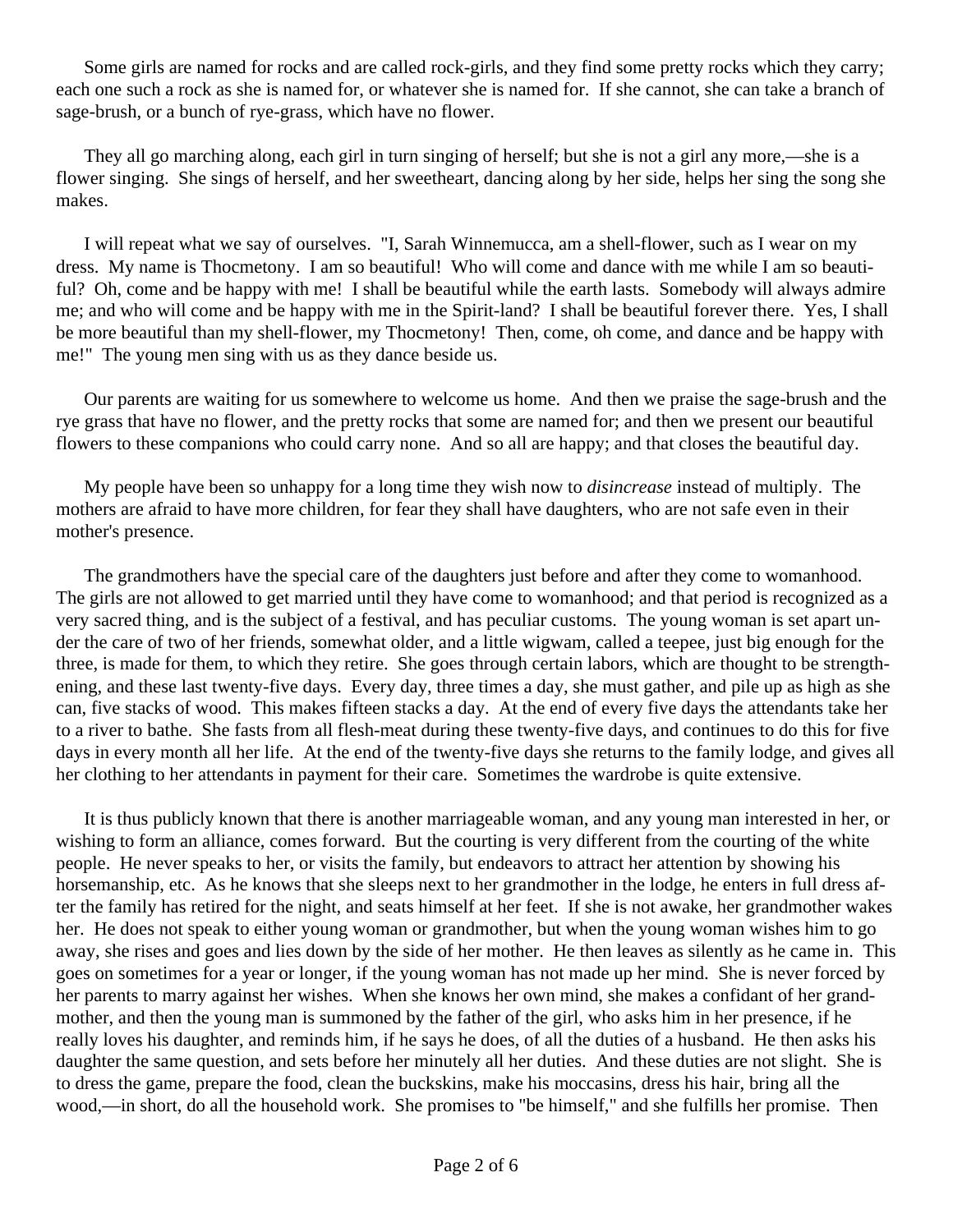he is invited to a feast and all his relatives with him. But after the betrothal, a teepee is erected for the presents that pour in from both sides.

At the wedding feast, all the food is prepared in baskets. The young woman sits by the young man, and hands him the basket of food prepared for him with her own hands. He does not take it with his right hand; but seizes her wrist, and takes it with the left hand. This constitutes the marriage ceremony, and the father pronounces them man and wife. They go to a wigwam of their own, where they live till the first child is born. This event also is celebrated. Both father and mother fast from all flesh, and the father goes through the labor of piling the wood for twenty-five days, and assumes all his wife's household work during that time. If he does not do his part in the care of the child, he is considered an outcast. Every five days his child's basket is changed for a new one, and the five are all carefully put away at the end of the days, the last one containing the navel-string, carefully wrapped up, and all are put up into a tree, and the child put into a new and ornamented basket. All this respect shown to the mother and child makes the parents feel their responsibility, and makes the tie between parents and children very strong. The young mothers often get together and exchange their experiences about the attentions of their husbands; and inquire of each other if the fathers did their duty to their children, and were careful of their wives' health. When they are married they give away all the clothing they have ever worn, and dress themselves anew. The poor people have the same ceremonies, but do not make a feast of it, for want of



means.

Our boys are introduced to manhood by their hunting of deer and mountain-sheep. Before they are fifteen or sixteen, they hunt only small game, like rabbits, hares, fowls, etc. They never eat what they kill themselves, but only what their father or elder brothers kill. When a boy becomes strong enough to use larger bows made of sinew, and arrows that are ornamented with eagle-feathers, for the first time, he kills game that is large, a deer or an antelope, or a mountainsheep. Then he brings home the hide, and his father cuts it into a long coil which is wound into a loop, and the boy takes his quiver and throws it on his back as if he was going on a hunt, and takes his bow and arrows in his hand. Then his father throws the loop over him, and he jumps through it.

This he does five times. Now for the first time he eats the flesh of the animal he has killed, and from that time he eats whatever he kills but he has always been faithful to his parents' command not to eat what he has killed before. He can now do whatever he likes, for now he is a man, and no longer considered a boy. If there is a war he can go to it; but the Piutes and other tribes west of the Rocky Mountains, are not fond of going to war. I never saw a wardance but once. It is always the whites that begin the wars, for their own selfish purposes. The government does not take care to send the good men; there are a plenty who would take pains to see and understand the chiefs and learn their characters, and their good will to the whites. But the whites have not waited to find out how good the Indians were, and what ideas they had of God, just like those of Jesus, who called him Father, just as my people do, and told men to do to others as they would be done by, just as my people teach their children to do. My people teach their children never to make fun of any one, no matter how they look. If you see your brother or sister doing something wrong, look away, or go away from them. If you make fun of bad persons, you make yourself beneath them. Be kind to all, both poor and rich, and feed all that come to your wigwam, and your name can be spoken of by every one far and near. In this way you will make many friends for yourself. Be kind both to bad and good, for you don't know your own heart. This is the way my people teach their children. It was handed down from father to son for many generations. I never in my life saw our children rude as I have seen white children and grown people in the streets.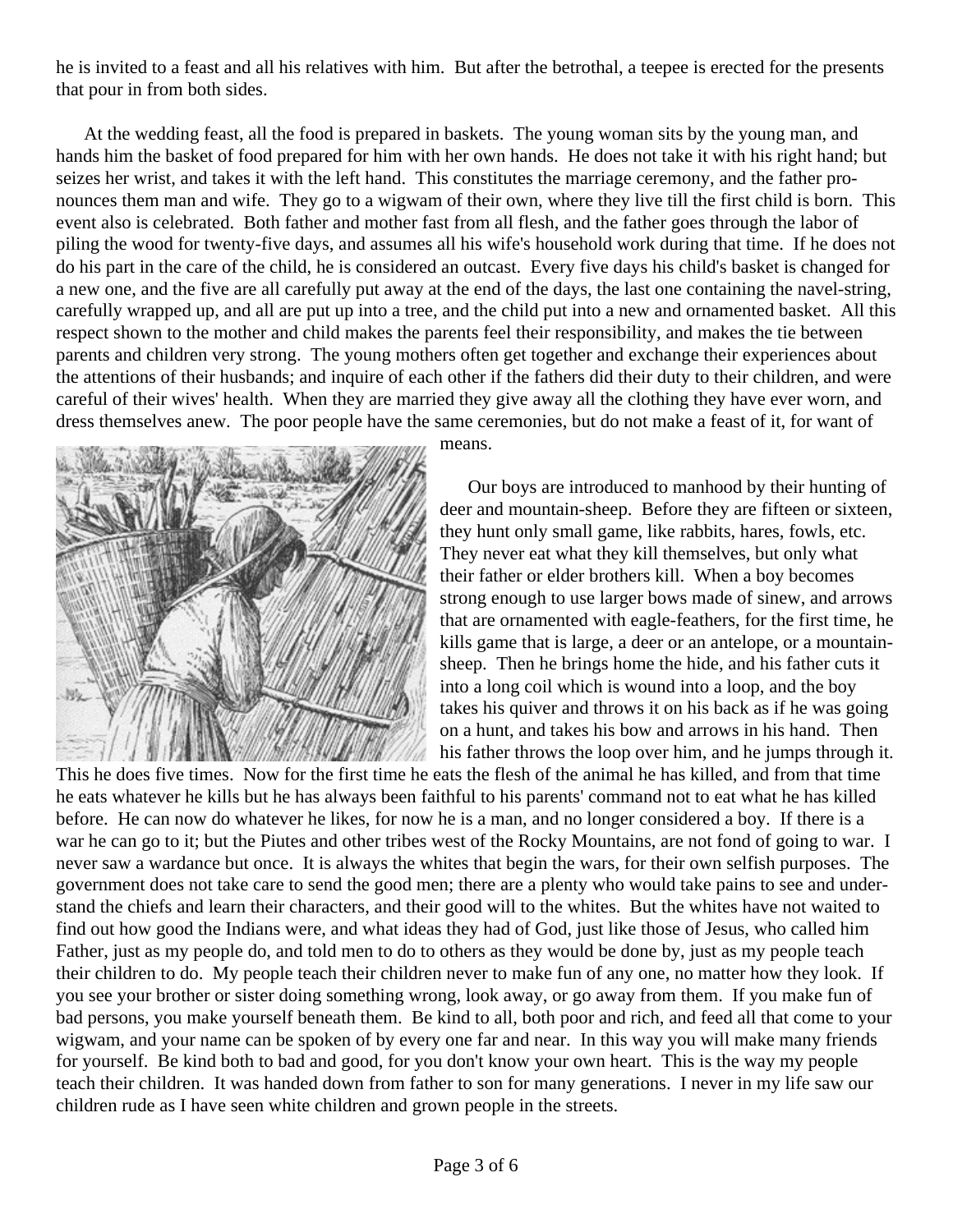The chief's tent is the largest tent and it is the council tent, where every one goes who wants advice. In the evenings the head men go there to discuss everything, for the chiefs do not rule like tyrants; they discuss everything with their people, as a father would in his family. Often they sit up all night. They discuss the doings of all, if they need to be advised. If a boy is not doing well they talk that over, and if the women are interested they can share in the talks. If there is not room enough inside, they all go out of doors, and make a great circle. The men are in the inner circle, for there would be too much smoke for the women inside. The men never talk with out smoking first. The women sit behind them in another circle, and if the children wish to hear, they can be there too. The women know as much as the men do, and their advice is often asked. We have a republic as well as you. The council-tent is our Congress, and anybody can speak who has anything to say, women and all. They are always interested in what their husbands are doing and thinking about. And they take some part even in the wars. They are always near at hand when fighting is going on, ready to snatch their husbands up and carry them off if wounded or killed. One splendid woman that my brother Lee married after his first wife died, went out into the battle-field after her uncle was killed, and went into the front ranks and cheered the men on. Her uncle's horse was dressed in a splendid robe made of eagles' feathers and she snatched it off and swung it in the face of the enemy, who always carry off everything they find, as much as to say, "You can't have that—I have it safe"; and she staid and took her uncle's place, as brave as any of the men. It means something when the women promise their fathers to make their husbands themselves. They faithfully keep with them in all the dangers they can share. They not only take care of their children together, but they do everything together; and when they grow blind, which I am sorry to say is very common, for the smoke they live in destroys their eyes at last, they take sweet care of one another. Marriage is a sweet thing when people love each other. If women could go into your Congress I think justice would soon be done to the Indians. I can't tell about all Indians; but I know my own people are kind to everybody that does not do them harm; but they will not be imposed upon, and when people are too bad they rise up and resist them. This seems to me all right. It is different from being revengeful. There is nothing cruel about our people. They never scalped a human being.

The chiefs do not live in idleness. They work with their people, and they are always poor for the following reason. It is the custom with my people to be very hospitable. When people visit them in their tents, they always set before them the best food they have, and if there is not enough for themselves they go without.

The chief's tent is the one always looked for when visitors come, and sometimes many come the same day. But they are all well received. I have often felt sorry for my brother, who is now the chief, when I saw him go without food for this reason He would say, "We will wait and eat afterwards what is left." Perhaps little would be left, and when the agents did not give supplies and rations, he would have to go hungry.

At the council, one is always appointed to repeat at the time everything that is said on both sides, so that there may be no misunderstanding, and one person at least is present from every lodge, and after it is over, he goes and repeats what is decided upon at the door of the lodge, so all may be understood. For there is never any quarrelling in the tribe, only friendly counsels. The sub-chiefs are appointed by the great chief for special duties. There is no quarrelling about that, for neither sub-chief or great chief has any salary. It is this which makes the tribe so united and attached to each other, and makes it so dreadful to be parted. They would rather all die at once than be parted. They believe that in the Spirit-land those that die still watch over those that are living. When I was a child in California, I heard the Methodist minister say that everybody that did wrong was burned in hell forever. I was so frightened it made me very sick. He said the blessed ones in heaven looked down and saw their friends burning and could not help them. I wanted to be unborn, and cried so that my mother and the others told me it was not so, that it was only here that people did wrong and were in the hell that it made, and that those that were in the Spiritland saw us here and were sorry for us. But we should go to them when we died, where there was never any wrongdoing, and so no hell. That is our religion.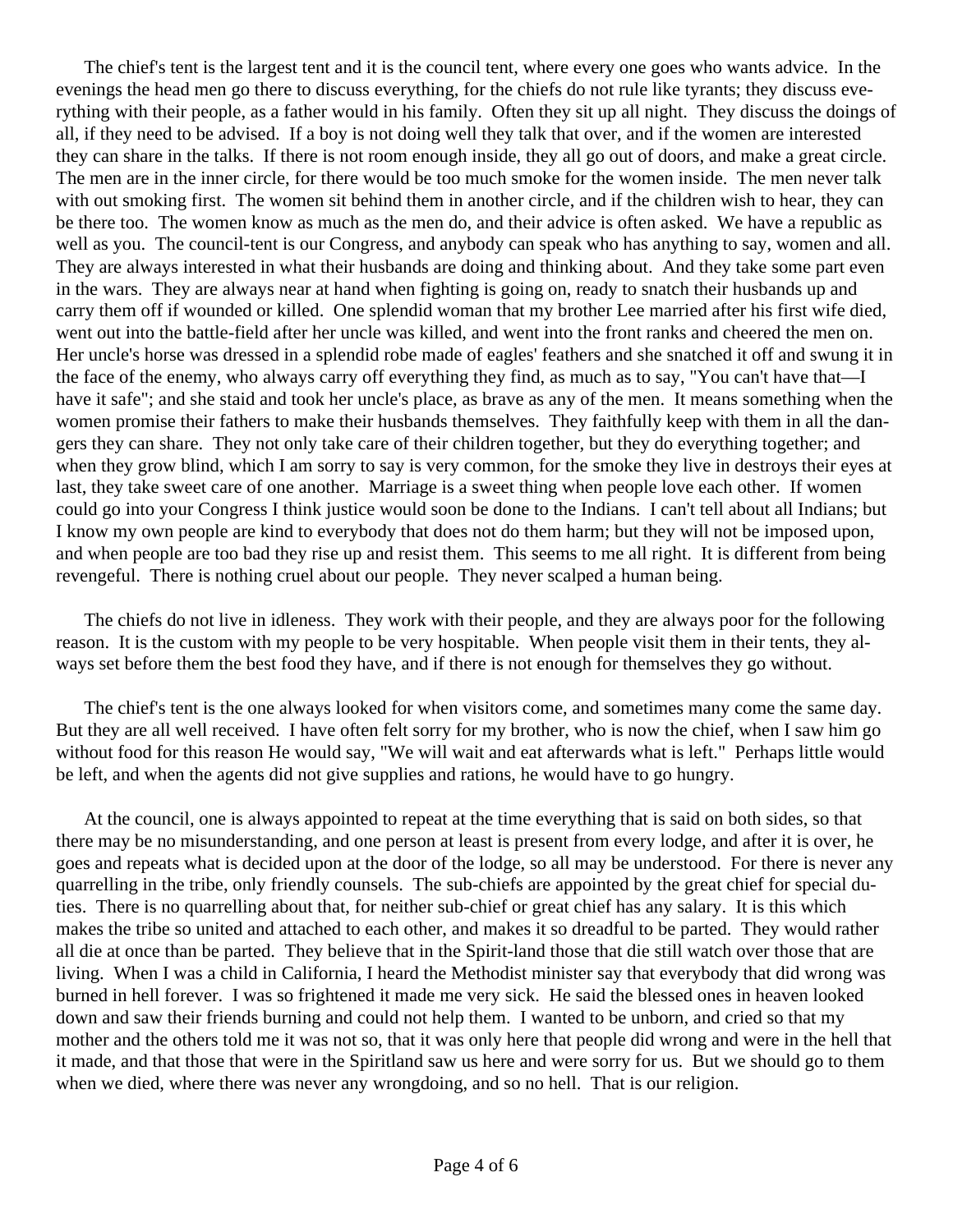My people capture antelopes by charming them, but only some of the people are charmers. My father was one of them, and once I went with him on an antelope hunt.

The antelopes move in herds in the winter, and as late in the spring as April. At this time there was said to be a large herd in a certain place, and my father told all his people to come together in ten days to go with him in his hunt. He told them to bring their wives with them, but no small children. When they came, at the end of ten days, he chose two men, who he said were to be his messengers to the antelopes. They were to have two large torches made of sage-brush bark, and after he had found a place for his camp, he marked out a circle around which the wigwams were to be placed, putting his own in the middle of the western side, and leaving an opening directly opposite in the middle of the eastern side, which was towards the antelopes.

The people who were with him in the camp then made another circle to the east of the one where their wigwams were, and made six mounds of sage-brush and stones on the sides of it, with a space of a hundred yards or more from one mound to the next one, but with no fence between the mounds. These mounds were made high, so that they could be seen from far off.

The women and boys and old men who were in the camp, and who were working on the mounds, were told to be very careful not to drop anything and not to stumble over a sage-brush root, or a stone, or anything, and not to have any accident, but to do everything perfectly and to keep thinking about the antelopes all the time, and not to let their thoughts go away to anything else. It took five days to charm the antelopes, and if anybody had an accident he must tell of it.

Every morning early, when the bright morning star could be seen, the people sat around the opening to the circle, with my father sitting in the middle of the opening, and my father lighted his pipe and passed it to his right, and the pipe went round the circle five times. And at night they did the same thing.

After they had smoked the pipe, my father took a kind of drum, which is used in this charming, and made music with it. This is the only kind of musical instrument which my people have, and it is only used for this antelope-charming. It is made of a hide of some large animal, stuffed with grass, so as to make it sound hollow, and then wound around tightly from one end to the other with a cord as large as my finger. One end of this instrument is large, and it tapers down to the other end, which is small, so that it makes a different sound on the different parts. My father took a stick and rubbed this stick from one end of the instrument to the other, making a penetrating, vibrating sound, that could be heard afar off, and he sang, and all his people sang with him.

After that the two men who were messengers went nut to see the antelopes. They carried their torches in their right hands, and one of them carried fed a pipe in his left hand. They started from my father's wigwam and went straight across the camp to the opening; then they crossed, and one went around the second circle to the right and the other went to the left, till they met on the other side of the circle. Then they crossed again, and one went round the herd of antelopes one way and the other went round the other way, but they did not let the antelopes see them. When they met on the other side of the herd of antelopes, they stopped and smoked the pipe, and then they crossed, and each man came back on the track of the other to the camp, and told my father what they saw and what the antelopes were doing.

This was done every day for five days, and after the first day all the men and women and boys followed the messengers, and went around the circle they were to enter. On the fifth day the antelopes were charmed, and the whole herd followed the tracks of my people and entered the circle where the mounds were, coming in at the entrance, bowing and tossing their heads, and looking sleepy and under a powerful spell. They ran round and round inside the circle just as if there was a fence all around it and they could not get out, and they staid there until my people had killed every one. But if anybody had dropped anything, or had stumbled and had not told